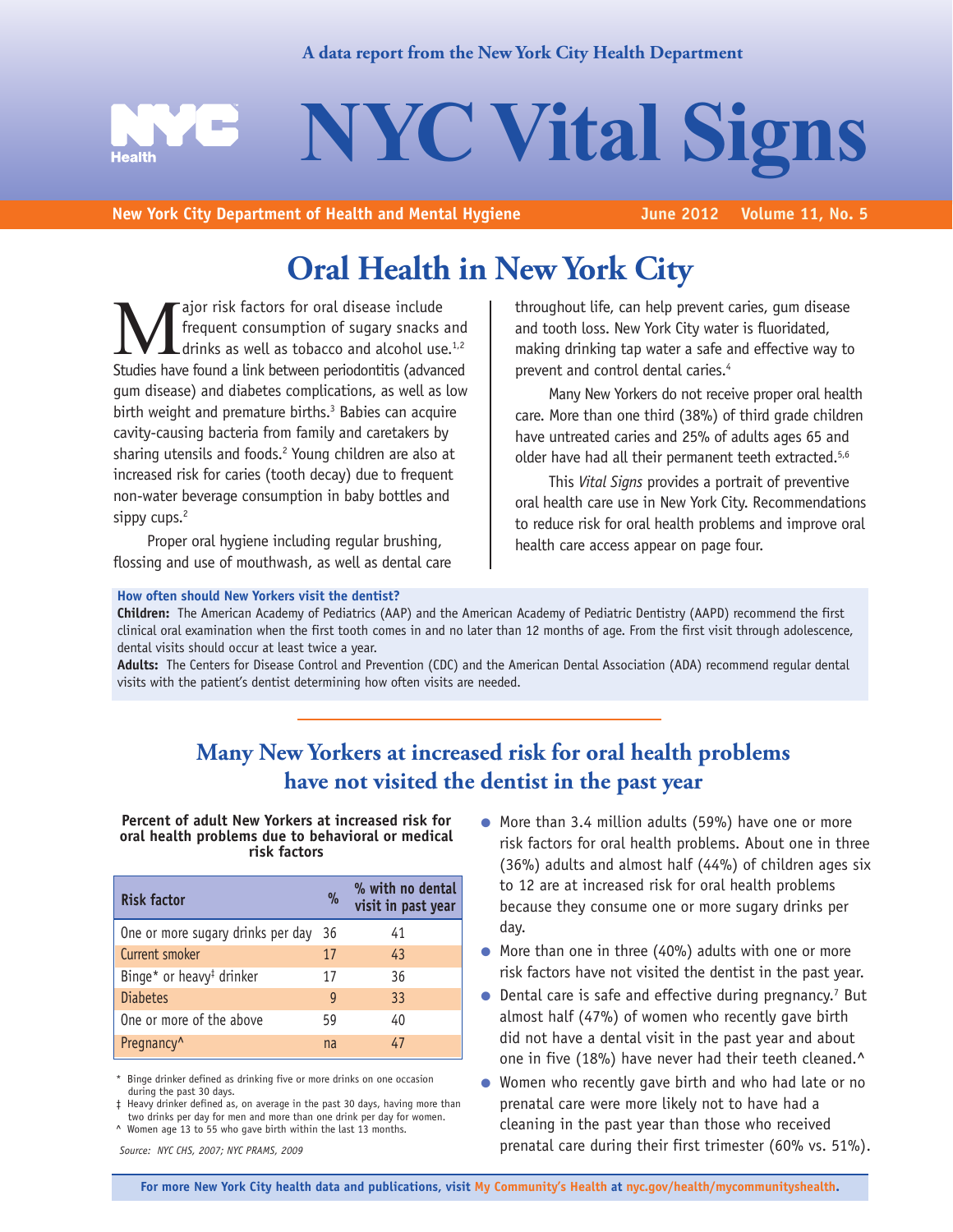# **One in four children and one in three adults did not have a preventive dental visit in the past year**

- In New York City, about one in four (23%) children and more than one in three (37%) adults\* have not had a preventive dental visit in the past year.
- Among children, Asians (39%) were more likely to have no preventive dental visit in the past year than were other racial/ethnic groups (20- 23%).
- Among adults, Asians (42%), Hispanics (42%) and blacks (39%) were more likely to have no dental visit in the past year than whites (31%).
- Adults who did not see a medical provider were almost twice as likely to have no dental visit in the past year as adults who did see a medical provider (62% vs. 33%).

### **Prevalence of no preventive dental visit in the past year, New York City, children ages two to 12 (2009) and adults ages 18 and older (2007)\***



*Source: NYC CCHS, 2009; NYC CHS, 2007, age adjusted.* \*Among adults, data shown refer to no dental visit of any kind.

# **Very young children were more likely to have no preventive dental visit**



- Children ages two to three (57%) were more than four times more likely than were children ages six to 12 (13%) and almost three times more likely than were children ages four to five (21%) to have no preventive dental visit in the past year.
- Adults, ages 18 to 24 (42%) were more likely than those ages 25 to 44 (36%) and 45 to 64 (34%) to have no dental visit in the past year.
- Uninsured adults (56%) and children (37%) were more likely to have no dental visit than were adults and children with Medicaid\* or another type of insurance coverage.

In New York State, Medicaid provides dental coverage for treatment, diagnostic and preventive dental care for children and adults. For children, the Medicaid category includes Child Health Plus.

Data in this report are from four sources: (1) The New York City Community Health Survey (NYC CHS) is an annual telephone health survey of approximately 10,000 adults ages 18 and older conducted by the Health Department. Data presented are from 2007, weighted to the 2000 adult NYC population and are age-adjusted to the U.S. 2000 Standard Population except for age-specific estimates. For full survey details, visit: nyc.gov/health/survey. (2) The New York City Child Community Health Survey (NYC CCHS) is a population-based telephone survey that was conducted in 2009 by the Health Department with support from Children's Health Fund. A parent, quardian or other knowledgeable adult (referred to as "parent") was interviewed about the health of one child in the household for a sample of 3,002 children. Data were weighted to the NYC population of children from birth to 12 years using the 2006-2008 American Community Survey. (3) The New York City Pregnancy Risk Assessment Monitoring System (NYC PRAMS) is an ongoing population-based paper survey of new mothers in New York City designed to monitor maternal experiences and behaviors before, during and after pregnancy. Each month, approximately 180 NYC residents who have recently given birth are randomly selected from registered birth certificates. Data presented are from births in 2009 and weighted to the New York City population giving birth in 2009. (4) New York State Public Access Cancer Epidemiology Data (NYSPACED) are regional level data from the New York State Cancer Registry, collected, processed and made available by the New York State Department of Health. Cancer is a reportable disease; all cases are reported to the New York State Department of Health. Data presented are from 2004 to 2008 and age-adjusted to the U.S. 2000 Standard Population.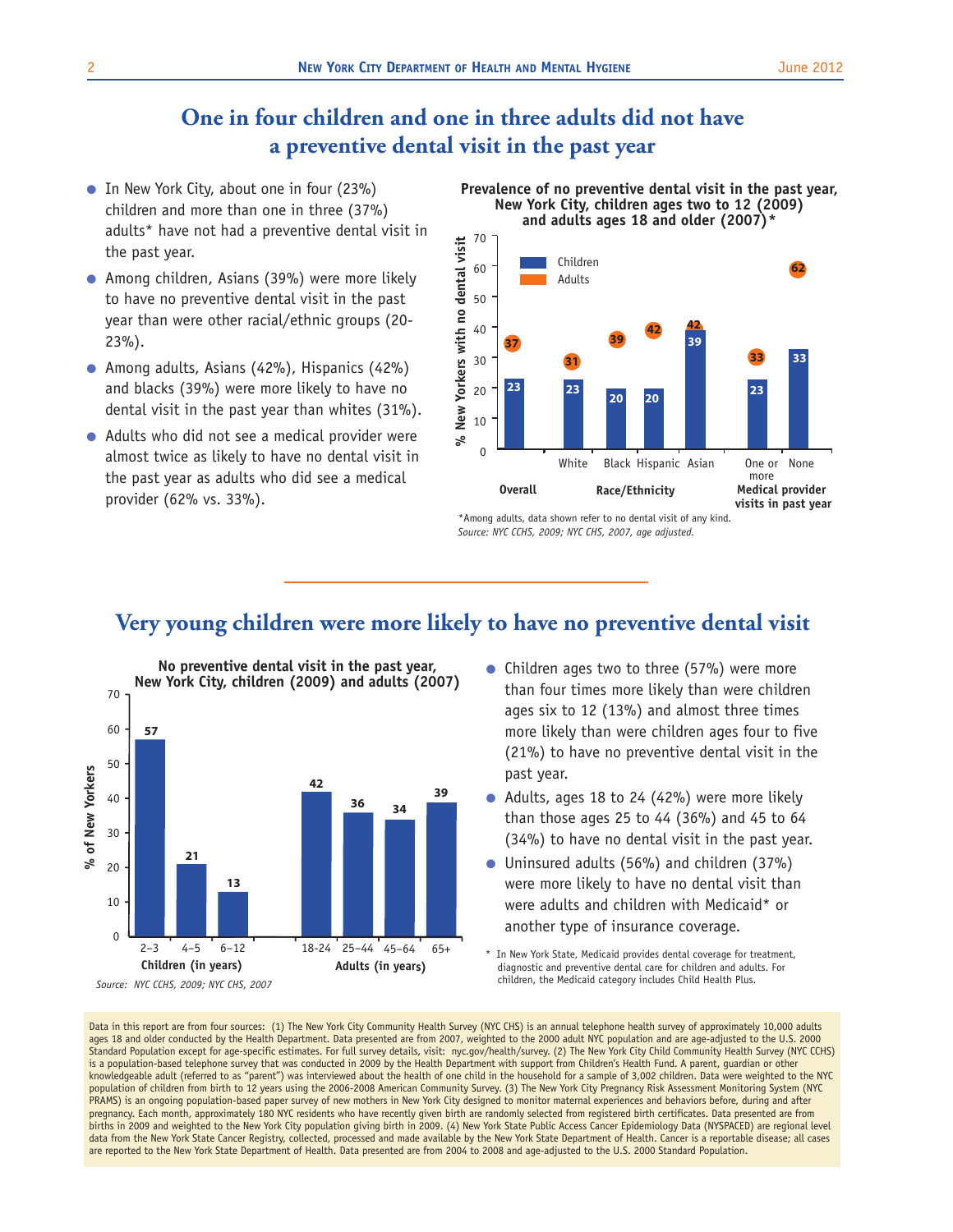# **Two thirds of New York City children ages six to 12 have never received a dental sealant**

The American Academy of Pediatric Dentistry recommends sealants for any tooth, primary or permanent, that is at risk for caries in grooves or pits. Molars are generally at highest risk. Dental sealants block caries-causing bacteria and food particles. First molars come in around age six, which makes it a good time to begin sealant application.<sup>8,9</sup>

- Among children ages six to 12, 65% (438,000) have never received sealants.
- Compared with white children (51%), children of other race/ethnicity groups were more likely to never have sealants (68–72%).
- An estimated 352,000 (60%) children ages six to 12 who have seen the dentist for a preventive visit in the past year have never received sealants.

**Stage at diagnosis of oral and throat**

20 30 40 50 60 70 80 90 100 **51 69 68 72 <sup>62</sup> <sup>60</sup> 71 90\***





*Source: NYC CCHS, 2009* \* Due to small numbers, estimate should be interpreted with caution.



- Oral cancer screenings by a dentist or medical provider can detect tumors early, when treatment is most successful.
- Each year about 800 New Yorkers are diagnosed with oral or throat cancer and 190 die from these conditions.\*
- Men had more than twice the rate of new oral and throat cancers as women (14 vs. 6 cases per 100,000 persons).
- Seventy percent of oral and throat tumors with a known stage were diagnosed late.‡ Late diagnosis was more common among men (74%) than among women (59%).
- \* Statistics for oral cancer diagnoses and deaths were not available separate from throat cancer.
- ‡ Late diagnosis is defined as cases that have spread outside the organ of origin.

*Source: NYSPACED, 2010*

### **REFERENCES**

- 1. World Health Organization. Oral Health. Available at: http://www.who.int/topics/oral\_health/en/. Accessed September 19, 2011.
- 2. Tinanoff N, Palmer CA. Dietary Determinants of Dental Caries and Dietary Recommendations for Preschool Children. Journal of Public Health Dentistry. 2000;60(3):197- 206.
- 3. US Department of Health and Human Services. Oral Health in America: A Report of the Surgeon General. Rockville, MD: US Department of Health and Human Services, National Institute of Dental and Craniofacial Research, National Institutes of Health, 2000.
- 4. Recommendations for using fluoride to prevent and control dental caries in the United States. MMWR 2001;50(RR-14):1–42.
- 5. New York State Department of Health. Oral Health Indicators-New York County 2002-2004. Available at
- http://www.nyhealth.gov/statistics/chac/chai/docs/ora\_newyork.htm. Accessed October 13, 2011.
- 6. New York State Department of Health. Expanded Behavioral Risk Factor Surveillance System: Final Report July 2008 June 2009. Available at
- http://www.health.ny.gov/statistics/brfss/expanded/2009/county/docs/new\_york\_state\_exclusive\_of\_new\_york\_city\_new\_york\_city\_new\_york\_state.pdf. Accessed October 13, 2011.
- 7. New York State Department of Health. Oral Health Care during Pregnancy and Early Childhood. Available at: http://www.health.state.ny.us/publications/0824.pdf. Accessed October 13, 2011.
- 8. Centers for Disease Control and Prevention. Dental Sealants. Available at http://www.cdc.gov/OralHealth/publications/factsheets/sealants\_faq.htm. Accessed September 7, 2011.
- 9. New York State Department of Health. Infant and Children's Oral Health. Available at: http://www.health.state.ny.us/prevention/dental/childhood\_oral\_health.htm#5-8. Accessed October 13, 2011.